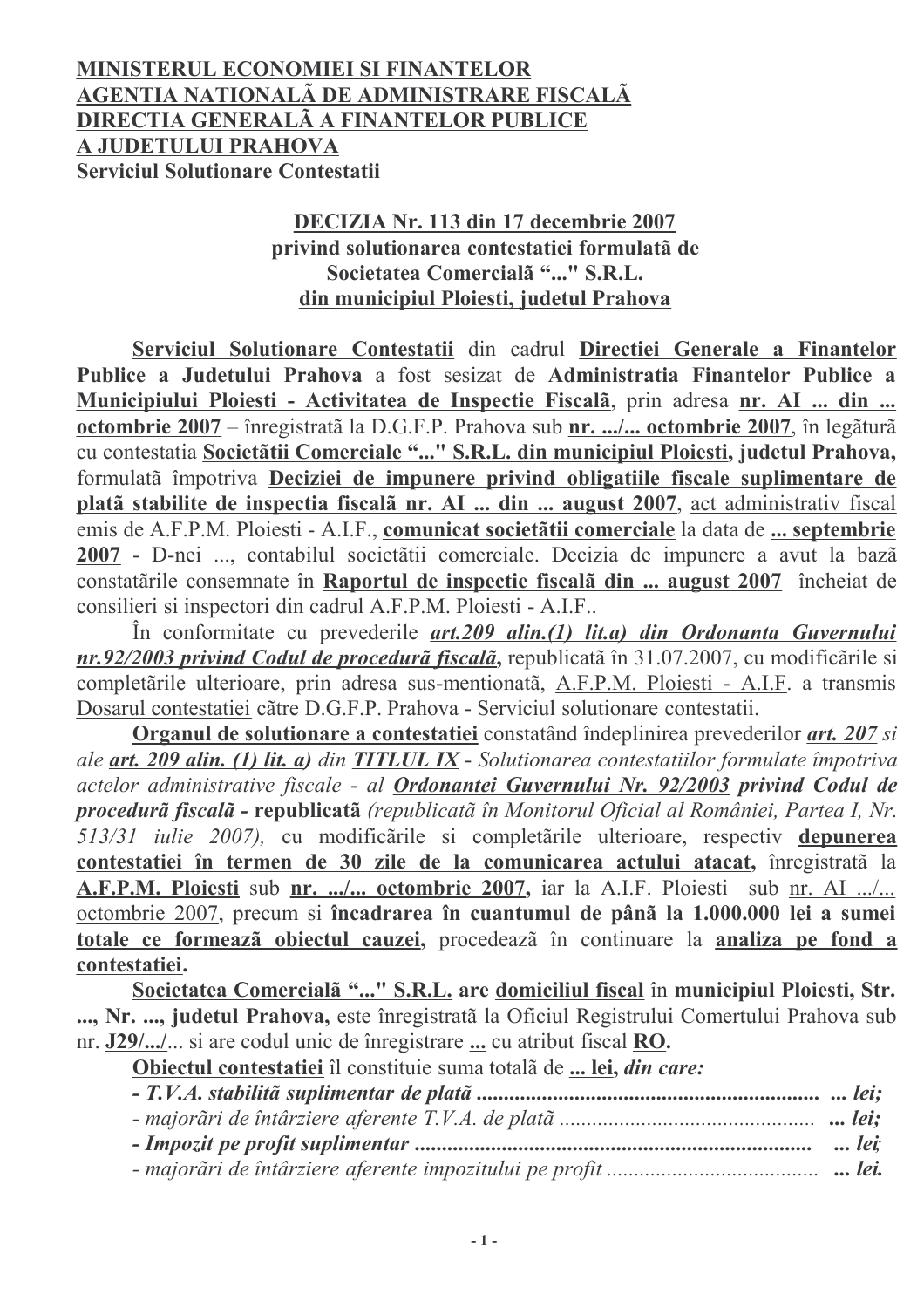# Din analiza actelor si documentelor existente în Dosarul contestatiei, rezultã:

I. - Sustinerile contestatoarei sunt urmãtoarele (citat):

"[ $\dots$ ] 2) Motivele de fapt si de drept

 $2.1$  T.V.A.

2.1.1. TVA DEDUCTIBILA

a) Este supusă contestatiei suma de ... RON reprezentând TVA deductibilă înscrisă în factura fiscalã nr. ... din ....09.2006, emisã de SC C SRL Sibiu, reprezentând TVA aferentã sumei de ... lei, reprezentând contravaloarea a ... centrale termice ....(anexa nr. l)

Prin actul administrativ încheiat de organul de inspectie fiscalã, nu a fost acordat dreptul de deducere a TVA în sumă de ... RON întrucât se motivează faptul că aceste centrale nu au fost receptionate în gestiunea societătii.

Potrivit art. 146<sup>*i*</sup> lit.a) si b) din Legea 571/2003, [...], pentru exercitarea dreptului de deducere a taxei "[...]".

Având în vedere cã societatea a dedus taxa în sumã de ... RON în baza facturii fiscale care cuprinde datele prevăzute la art. 155 din Codul fiscal și că furnizorul a colectat aceeasi taxã considerãm cã motivul de fapt si temeiul de drept invocat de organele de control în actul administrativ care a stat la baza întocmirii Deciziei de Impunere sunt nelegale si *netemeinice* 

2.1.1. TVA COLECTATÃ

a) Se supune contestatiei TVA colectată în sumă de ... RON, reprezentând taxa aferentă unor lucrări de constructii locuinte ..., pentru obiectivul cartier locuinte.

Aceste lucrări reprezintă locuinte pentru obiectivul "Cartier locuinte ...", beneficiar fiind SC X SRL, conform contractului nr. ... din ....07.2006, încheiat cu acesta.

Prin contractul încheiat între cele două părti se mentionează ca obiect al contractului "lucrãri de constructii locuinte ..." deci facturarea urmând sã aibã loc la finalizarea acestora, în baza situatiei de lucrări acceptate de beneficiar si a Pracesului verbal de Receptie finalã.

Prin actul administrativ care a stat la baza Deciziei de impunere se consemneazã faptul cã la data de 31.12.2006, cele ... locuinte erau la stadiul de structurã de rezistentã, realizat în procent de 100%, valoarea acestuia fiind aproximativ 30% din valoarea totală a locuintelor, adicã ... RON (inclusiv zidăria din cărămidă).

Pentru aceastã sumã a fost calculatã TVA de ... RON.

Precizãm cã prin actul administrativ s-a invocat ca temei legal pentru colectarea acestei sume art. 134, alin (3), coroborat cu art. 160, alin(1) lit.c) si alin.(3) din Legea nr.  $571/2003$  [...].

Având în vedere clauzele contractuale din contractul nr. .../....07.2006, [...] precum si potrivit prevederilor art. 134<sup>1</sup>, alin.(4) din Legea nr. 571/2003 [...] "[...] faptul generator ia nastere la data emiterii situatiilor de lucrări, sau după caz, la data la care aceste situatii sunt acceptate de beneficiar"

La data de 31.12.2006, societatea nu avea situatii de lucrãri acceptate de beneficiar, iar lucrările erau în curs de executie, aflându-se la 30% din gradul de realizare, urmând ca situatiile de plată să fie întocmite la finalizarea acestora.

Considerãm cã inspectia fiscalã nu efectueazã constatãri si expertize tehnice, evaluând netemeinic procentul de 30% din valoarea totală a lucrării ca fiind lucrare executată si nefacturată la data de 31.12.2006.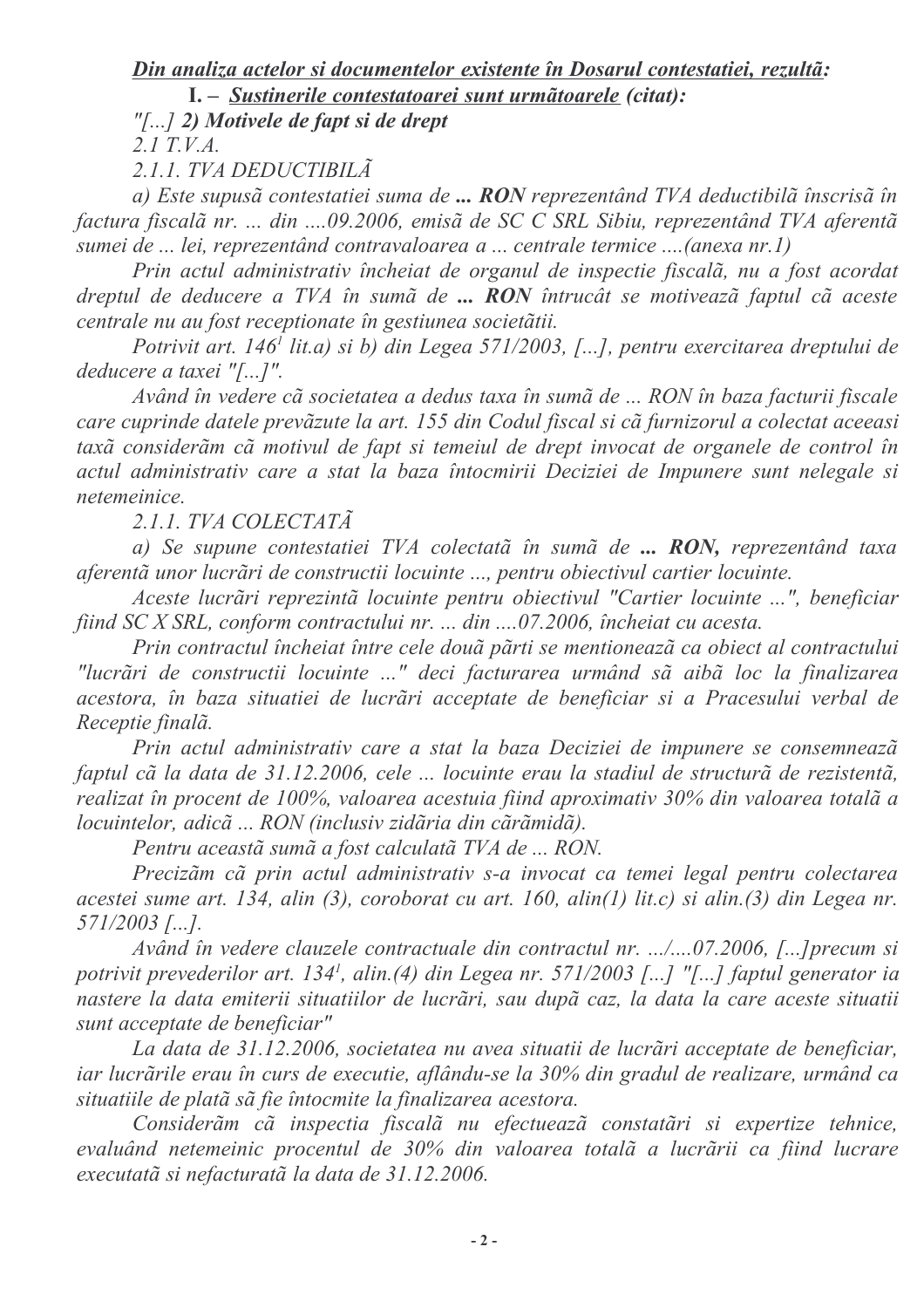b) Se supune contestatiei TVA colectată în sumă de ... RON reprezentând organizare de santier cf. situatie si decont-facturã fiscalã ... nr. ... din ....03.2007.

Având în vedere aceleasi clauze contractuale si prevederile art. 134<sup>1</sup>, alin.(4) din Legea nr. 571/2003 [...] considerãm deasemeni cã inspectia fiscalã nu efectueazã constatãri si expertize tehnice.

c) Se supune contestatiei TVA colectată în sumă de ... RON reprezentând drumuri cf. situatie de platã si decont - factura fiscalã ... nr. ... din .... 03.2007.

Prin actul administrativ care a stat la baza Deciziei de impunere se consemnează faptul cã la data de 31.12.2006, drumurile erau realizate în procent de 15% (valoarea totalã este de ...  $RONx 15% = ... RON$ .

La suma de ... RON s-a calculat TVA colectată în sumă de ... RON.

Deasemeni, având în vedere aceleasi clauze contractuale si prevederile art. 134<sup>1</sup>, alin.(4) din Legea nr. 571/2003 [...] considerãm deasemeni cã inspectia fiscalã nu efectueazã constatări și expertize tehnice.

Fatã de motivele mentionate anterior considerãm cã societatea nu datoreazã TVA în sumã de ... RON (... RON TVA deductibilã + ... RON TVA colectatã + ... RON TVA colectatã  $+...$  RON TVA colectatã), precum si accesorii în cuantum de ... RON, [...].

2.2 Impozitul pe profit

Pentru anul 2006, sunt contestate:

a) suma de ... RON, reprezentând diferenta dintre veniturile din vânzarea unui mijloc fix în sumã de ... RON si cheltuielile cu scoaterea din gestiune a acestuia în sumã de ... RON, neamortizat, înregistrată în evidentele contabile în contul 658.3 "cheltuieli cu activele cedate".

Organul de control eronat a invocat prevederile art.19, alin. (1) din Legea nr. 571/2003 R, întrucât aceasta nu prevede ca mijloacele fixe nu pot fi vândute sub pretul de achizitie. Art. 19, alin(1) din actul normativ mentionat prevede urmãtoarele "[...]".

Mai mult, societatea a înregistrat aferent venitului realizat din vânzarea mijlocului fix, numai cheltuieli cu costul de achizitie aferente mijlocului fix. [...].

b) suma de ... RON fiind considerată de organul de inspectie fiscală, venituri realizate din prestări servicii, respectiv constructii de locuinte pentru trimestrele III si IV 2006, organul de inspectie fiscală a retinut ca deficientă neînregistrarea în venituri a sumei de ... RON reprezentând contravaloarea lucrărilor în curs de executie aferentă constructiilor de *locuinte - cartier ....* 

Conform situatiei anexa nr.1.2 suma de ... RON are urmãtoarea componentã:

- ... RON reprezintã c/v facturii ... din ....03.2007, purtând explicatia "organizare de santier conform situatie decont si contract nr. .../....07.2006" emisã de societate.

Prin actul administrativ încheiat, suma de ... RON, a fost considerată ca venit realizat la data de ....08.2006 si nu la data emiterii de către societate, respectiv ....03.2007 când a fost întocmită si situatia de lucrări pentru organizarea de santier conform contractului încheiat cu beneficiarul lucrării. [...].

[...] În concluzie, consider cã accesoriile calculate pentru impozitul pe profit suplimentar, temporar, calculate profitului impozabil de ... RON, nu sunt legal calculate.

Fatã de motivele mentionate anterior considerãm cã societatea nu datoreazã impozitul pe profit în cuantum de ... RON, aferent profitului impozabil de ... RON, precum si accesorii  $\hat{u}$  cuantum de ... RON, [...].  $\left[\ldots\right]$ ."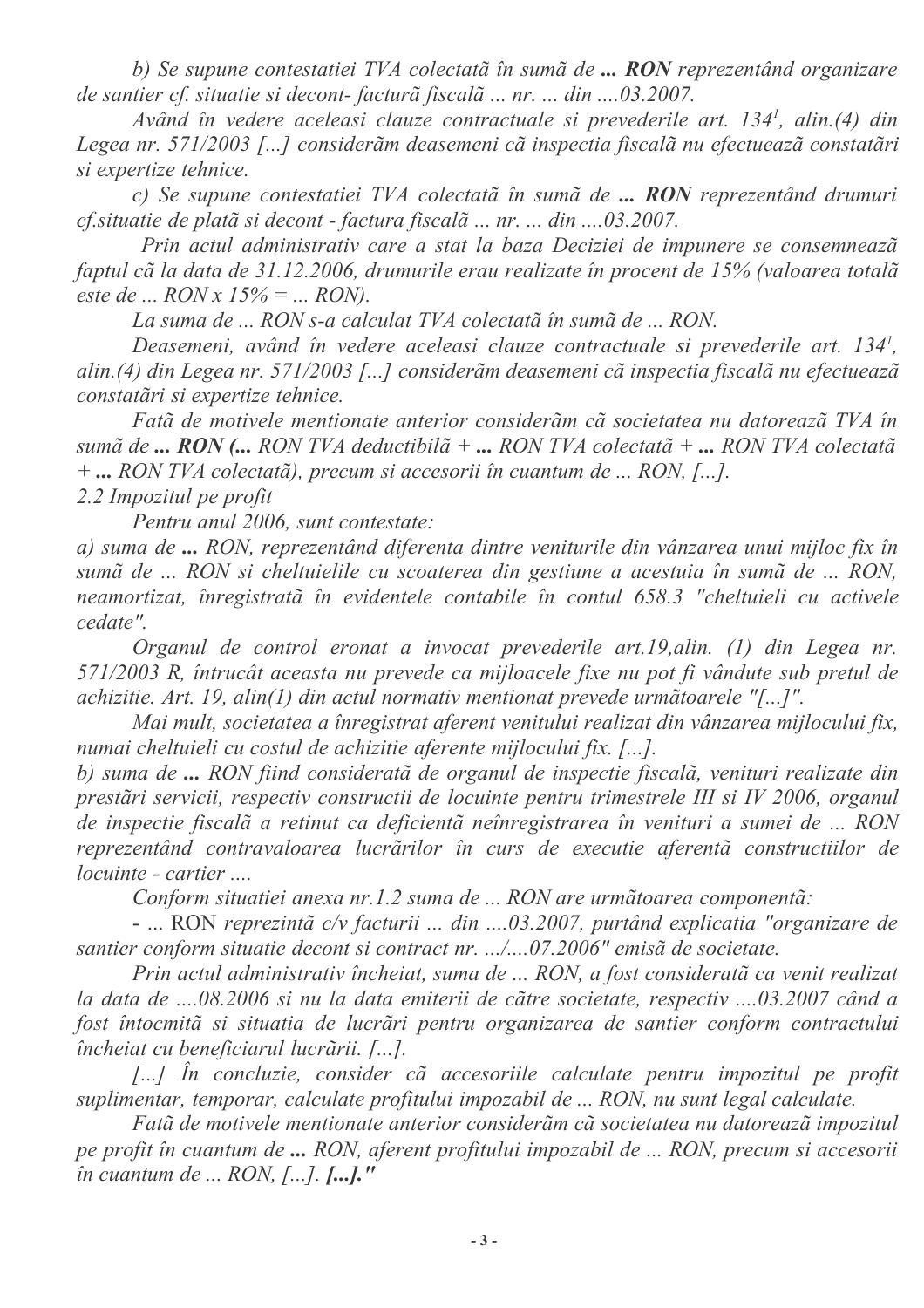$II. - Din Decizia de impunere nr. AI ... din ... august 2007, respectiv din anexa$ la aceasta - Raportul de inspectie fiscalã din ... august 2007, rezultã urmãtoarele:

\* – Inspectia fiscală din ... august 2007 a avut ca obiectiv verificarea modului de calcul si evidentiere a obligatiilor fiscale datorate către bugetul general consolidat al statului în perioada 01 ianuarie 2004 - 30 iunie 2007 de Societatea Comercialã "..." S.R.L. Ploiesti, în vederea solutionării adresei nr. .../....04.2007 a Gărzii Financiare -Comisariatul Regional Prahova, înregistrată la A.F.P.M. Ploiesti - A.I.F. sub nr. AI .../... mai 2007.

În urma verificării efectuate s-a întocmit Raportul de inspectie fiscală din ... august 2007, în care, la *Capitolul III - Constatări fiscale* - pag. ..., s-a consemnat *(citat)*:

### "[...] 1. Taxa pe valoarea adãugatã

Verificarea s-a efectuat în conformitate cu prevederile Titlului VI din Legea nr. 571/2003 privind Codul fiscal si HG nr. 44/2004 [...].

### [...] TVA Deductibilã

[...] c) Urmare verificărilor efectuate, s-a constatat că în luna septembrie 2006 societatea a dedus taxã pe valoarea adãugatã în sumã de ... RON aferentã facturii fiscale nr..../....09.2006 emisã de cãtre S.C. C S.R.L. Sibiu, reprezentând contravaloarea a ... bucãti centrale termice ....

La momentul primirii facturii fiscale, a fost întocmită nota de receptie nr..../....09.2006, prin care se receptionează atât ca intrare în gestiune cât si ca iesire din gestiune cele ... bucãti, valoarea acesteia fiind zero. Concomitent s-a efectuat înregistrarea contabilã  $409 = 401$  cu valoarea acestor bunuri. Din explicatiile verbale date de cãtre administratorul societătii, a rezultat faptul că aceste centrale nu au fost receptionate în gestiunea societătii nici până la data prezentului control.

În fapt, între această societate furnizoare, pe de o parte si S.C. ... S.R.L. Ploiesti în calitate de beneficiar, pe de altã parte, pentru aceste centrale nu a existat niciodatã livrare sau plăti efectuate urmare emiterii facturii fiscale mentionată mai sus, aceste operatiuni au fost efectuate în vederea măririi nejustificate a taxei pe valoarea adăugată deductibilă în luna în care a fost emisă, consecinta fiscală fiind diminuarea taxei pe valoarea adăugată de plată datorată bugetului de stat pentru aceeasi perioadă.

Mai mult, în data de ....12.2006, organe de politie din cadrul I.P.J. Sibiu - Serviciul de Investigare a Fraudelor a procedat la ridicarea în original a documentului sus mentionat în vederea continuării cercetărilor la SC C SRL Sibiu.. Din explicatiile verbale date de administratorul SC ... SRL s-a retinut faptul că furnizorul din Sibiu este în curs de cercetare pentru emiterea de documente de platã (CEC-uri) fãrã acoperire.

Având la bazã prevederile art. 145, alin.1 din Legea nr.571/2003 privind Codul Fiscal, [...], coroborat cu prevederile art.134, alin.5, lit.b) din Legea nr.571/2003 [...], dreptul de deduccere ia nastere în momentul în care taxa pe valoarea adăugată devine exigibilã, respectiv la data încasării avansurilor.

Conform art.155, alin.7 din Legea nr.571/2003 [...], rezultând astfel cã factura fiscalã nu se emite înaintea încasării avansului, ci în termenul mentionat anterior.

Având în vedere cele mentionate, întrucât nu au fost efectuate plăti pentru factura fiscală mentionată anterior, de către S.C. ... S.R.L. Ploiesti, respectiv aceasta să constituie o încasare de avans de către furnizor, conditia de exigibilitate prevăzută la art.134, alin.5, lit.b) din Legea nr.571/2003 [...], nu este îndeplinitã, astfel cã societatea îsi pierde dreptul de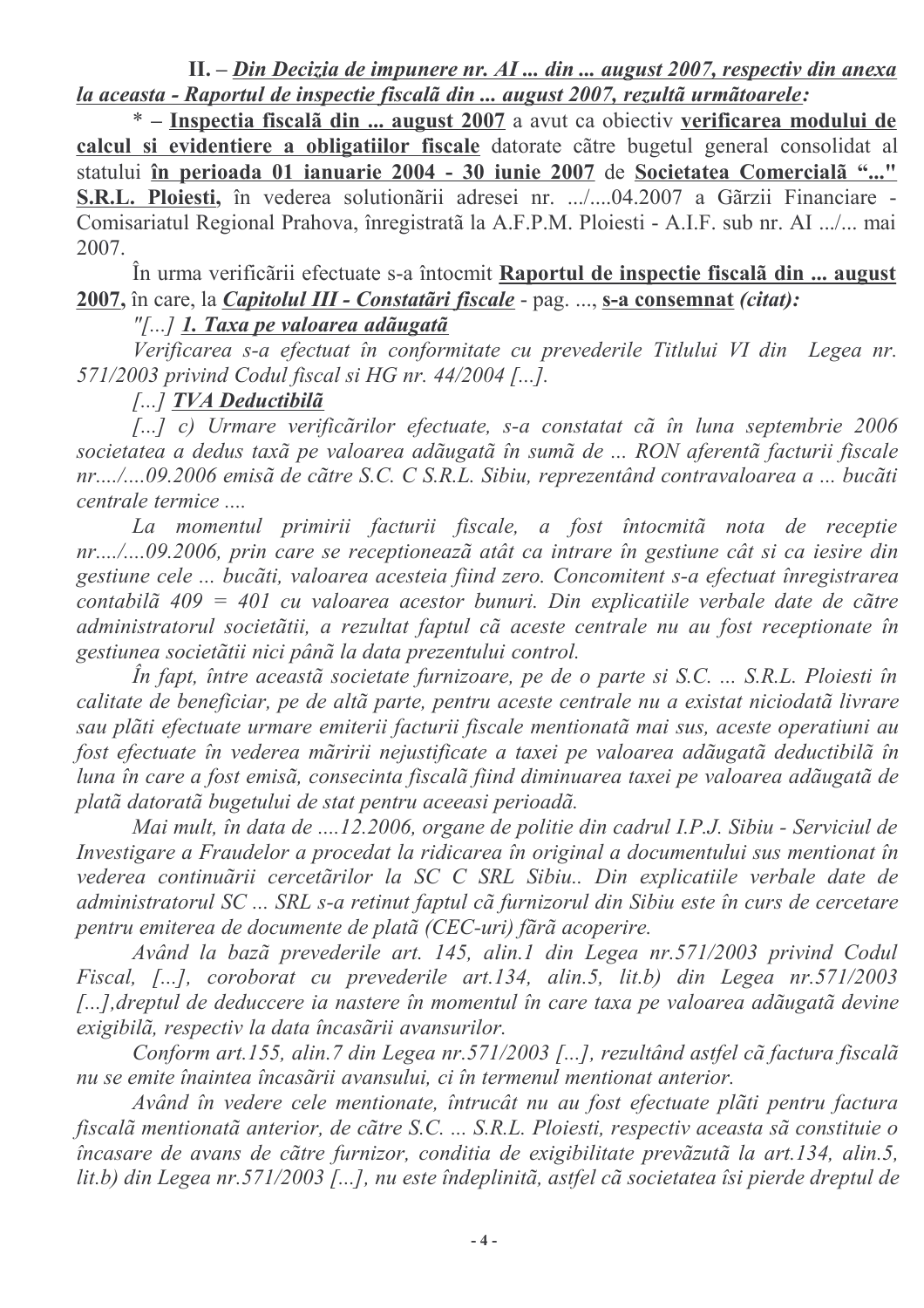deducere pentru t.v.a. înscrisă în factura fiscală emisă de către furnizorul S.C. C S.R.L. Sibiu.

[...] TVA colectatã

[...] Pentru lucrările executate în decembrie 2006 reprezentantul S.C. ... S.R.L. a declarat conform notei explicative din data de ....07.2007 urmãtoarele:

"La data de 31.12.2006 cele ... locuinte erau la stadiul de structurã de rezistentã, realizat în procent de 100%, valoarea acestora fiind de ... Ron (inclusiv zidăria din cãrãmidã)".

În data de ....04.2007 societatea verificatã a emis factura fiscalã seria ... nr.... în valoare de ... Ron, fără tva, având înscrisă mentiunea "taxare inversă".

Din punct de vedere al tva suma de ... Ron (... Ron x 19%) nu a fost evidentiată ca taxă colectată urmare aplicării eronate de către societate a măsurilor de simplificare pentru tva aferentă lucrărilor de constructii montaj, în conditiile în care lucrările au fost executate în luna decembrie, perioadă în care s-au realizat efectiv aceste lucrări. Situatii similare sunt prezentate în anexa  $nr, 1, 2, 7, . . .$ 

[...] Pentru diferenta suplimentară de tva, la control în conformitate cu prevederile art. 115, 116 si 120 din O.G.92/2003 Republicată au fost calculate accesorii în sumă totală  $de...$   $RON$  [...].

## 2. Impozitul pe profit

Verificarea s-a efectuat în conformitate cu prevederile Titlului II din Legea nr.571/2003 [...] si H.G. nr.44/2004 [...] si a cuprins perioada trim I 2004 - trim II 2007.

 $\left[\ldots\right]$  Anul 2006

[...] Fatã de impozitul pe profit calculat de societate în cuantum de ... RON, la control s-a stabilit un impozit pe profit în sumă de ... RON, cu o diferentă suplimentară de ... Ron asa cum vom arãta în continuare:

a) Din verificarea efectuată s-a constatat faptul că societatea a realizat venituri din prestări servicii (constructii locuinte individuale) în cuantum de ... RON (anexa nr.1.3), fără evidentierea acestora în contabilitate la perioada la care acestea au fost obtinute, respectiv trimestrul IV 2006, asa cum rezultă și din nota explicativă dată de administratorul societătii dl. ... si anexată la prezentul raport de inspectie fiscală.

Au fost încălcate prevederile art.19, alin.1 din Legea nr.571/2003 [...].

[...] d) La control, pentru cheltuieli în sumă de ... RON, ce nu sunt aferente realizării de venituri si care reprezintă diferenta dintre cheltuielile înregistrate cu scoaterea din gestiune a unui mijloc fix neamortizat (cont contabil 658.3 - cheltuieli cu activele cedate), achizitionat de la o persoanã fizicã în luna august 2006 cu suma de ... RON si veniturile rezultate în urma vânzării acestuia în aceeasi lună în cuantum de ... RON (cont contabil 722 - venituri din imbilizări corporale), nu se acordă drept de deducere potrivit prevederilor art.19, alin.(1) din Legea nr.571/2003 [...].

[...] La control, ca deficientã privind modul de stabilire a impozitului pe profit în cadrul trimestrelor III și IV 2006, s-a retinut faptul că societatea verificată a amânat la plată impozitul pe profit datorat în sensul cã în aceste perioade societatea nu a înregistrat veniturile realizate în sumă de ... RON reprezentând prestări servicii constructie cartier de locuinte, în conditiile în care prestarea efectivă s-a realizat în lunile august si decembrie 2006, iar veniturile au fost evidentiate în contabilitate în lunile martie si aprilie 2007, asa cum rezultă din nota explicativă dată de administratorul societătii.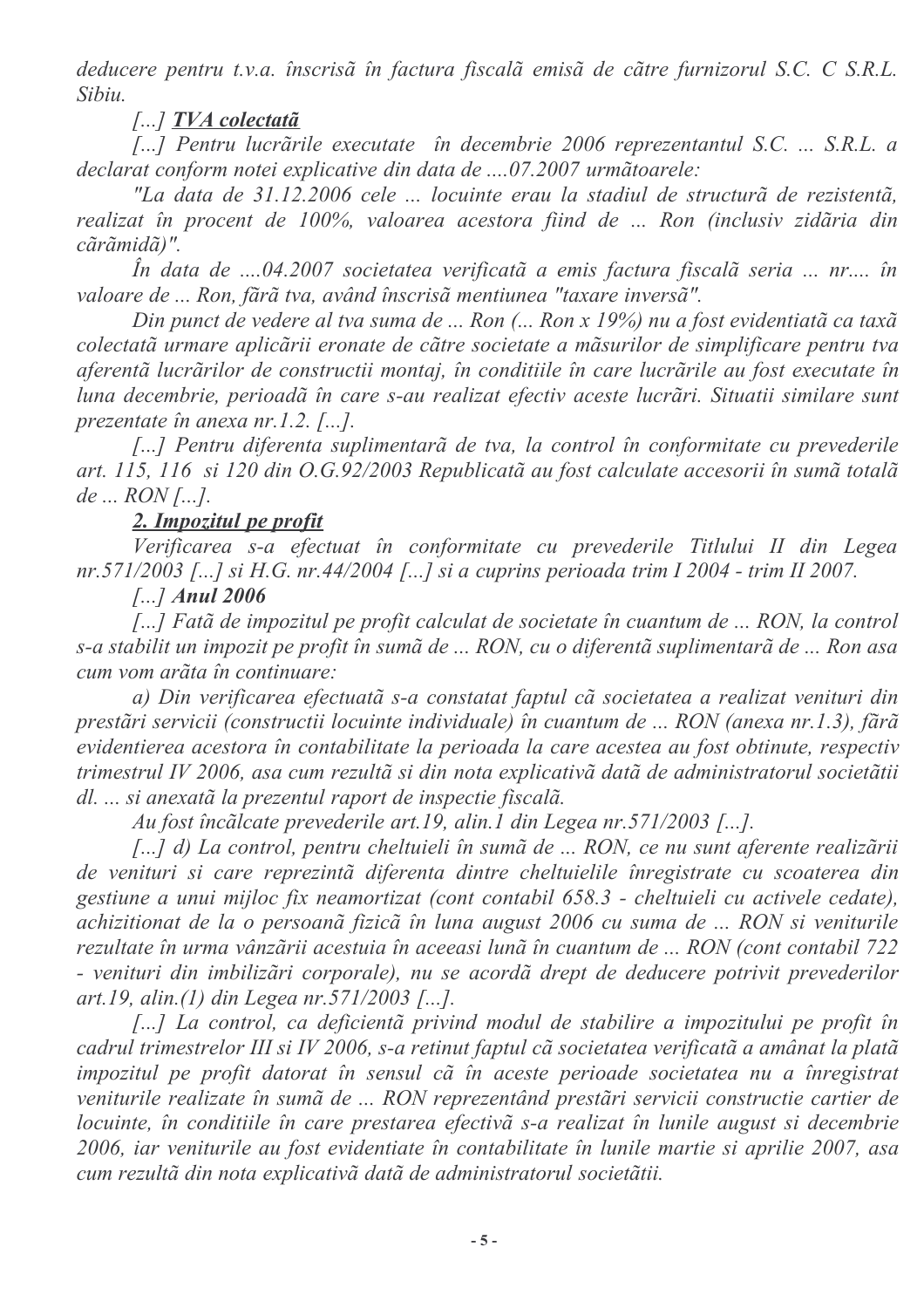Prin urmare societatea nu a respectat prevederile pct.215, alin.1 si 2 din OMFP nr.1752/2005, în sensul că veniturile din prestări de servicii se înregistrează pe măsura efectuării acestora, iar prestările nefacturate până la sfârsitul perioadei se evidentiază în contul de "Lucrãri si servicii în curs de executie", pe seama veniturilor din productia stocatã.

Avându-se în vedere cele prezentate, în conformitate cu prevederile art.19, alin (1) si art.34, alin (1) din Legea 571/2003 la control s-a procedat la recalcularea impozitului pe profit datorat în trimestrele III si IV 2006, fiind stabilite diferente suplimentare temporare, deoarece societatea a diminuat profitul impozabil în trimestrele respective cu valoarea veniturilor neînregistrate - anexa nr.2.1.

Întrucât pe întreaga perioadă verificată societatea a stabilit profit impozabil si impozit pe profit, deficienta prezentată a impus calculul de accesorii, potrivit prevederilor art.116 din OG 92/2003, republicatã.  $[...]$ ."

III. - Pe baza actelor si documentelor din Dosarul contestatiei, în urma analizei efectuate pe baza actelor normative în vigoare din perioada supusă inspectiei fiscale, organul de solutionare a cauzei constatã:

Având în vedere constatările consemnate în Raportul de inspectie fiscală din ... august 2007, precum si sustinerile contestatoarei, organul de solutionare a contestatiei retine urmãtoarele aspecte:

\* - Inspectia fiscala efectuata de organele A.F.P.M. Ploiesti - A.I.F. la S.C. "..." S.R.L. Ploiesti, finalizată prin încheierea Raportului de inspectie fiscală din ... august 2007 si emiterea Deciziei de impunere nr. AI ... din ... august 2007, a avut ca obiectiv al controlului verificarea modului de calcul si evidentiere a obligatiilor fiscale datorate de societatea comercialã în perioada 01 ianuarie 2004 - 30 iunie 2007 cãtre bugetul general consolidat al statului, printre care si cele reprezentate de *impozitul* pe profit si taxa pe valoarea adãugatã.

Din diferentele stabilite suplimentar prin decizia de impunere susamintitã, societatea comercialã contestã partial, sumele:

- ... lei taxã pe valoarea adãugatã suplimentarã si ... lei accesorii aferente acesteia;

- ... lei impozit pe profit si ... lei accesorii aferente acestuia.

#### A. Referitor la capãtul de cerere privind taxa pe valoarea adãugatã:

La data de 30 iunie 2007, societatea comercială avea înregistrată în evidenta contabilă TVA de recuperat în sumă de ... lei - nesolicitată la rambursare, fată de care organele de inspectie fiscalã au stabilit o diferentã suplimentarã în sumã de ... lei, rezultând astfel o TVA de platã în sumã de ... lei, pentru care au fost calculate majorãri de întârziere în sumã de ... lei. Societatea comercialã contestã partial aceste sume, respectiv TVA de platã în sumã de ... lei (... lei TVA deductibilã pentru care nu s-a acordat drept de deducere si ... lei TVA colectată suplimentar) și accesorii aferente de ... lei.

1.) - În luna septembrie a anului 2006, societatea comercială a înregistrat în evidenta contabilã, prin articolul contabil 409 "Furnizori-debitori" = 401 "Furnizori", factura fiscală seria ... nr. .../....09.2006 emisă de S.C. "C" S.R.L. Sibiu, procedând la deducerea T.V.A. deductibila în sumă de ... lei - înscrisă în această factură.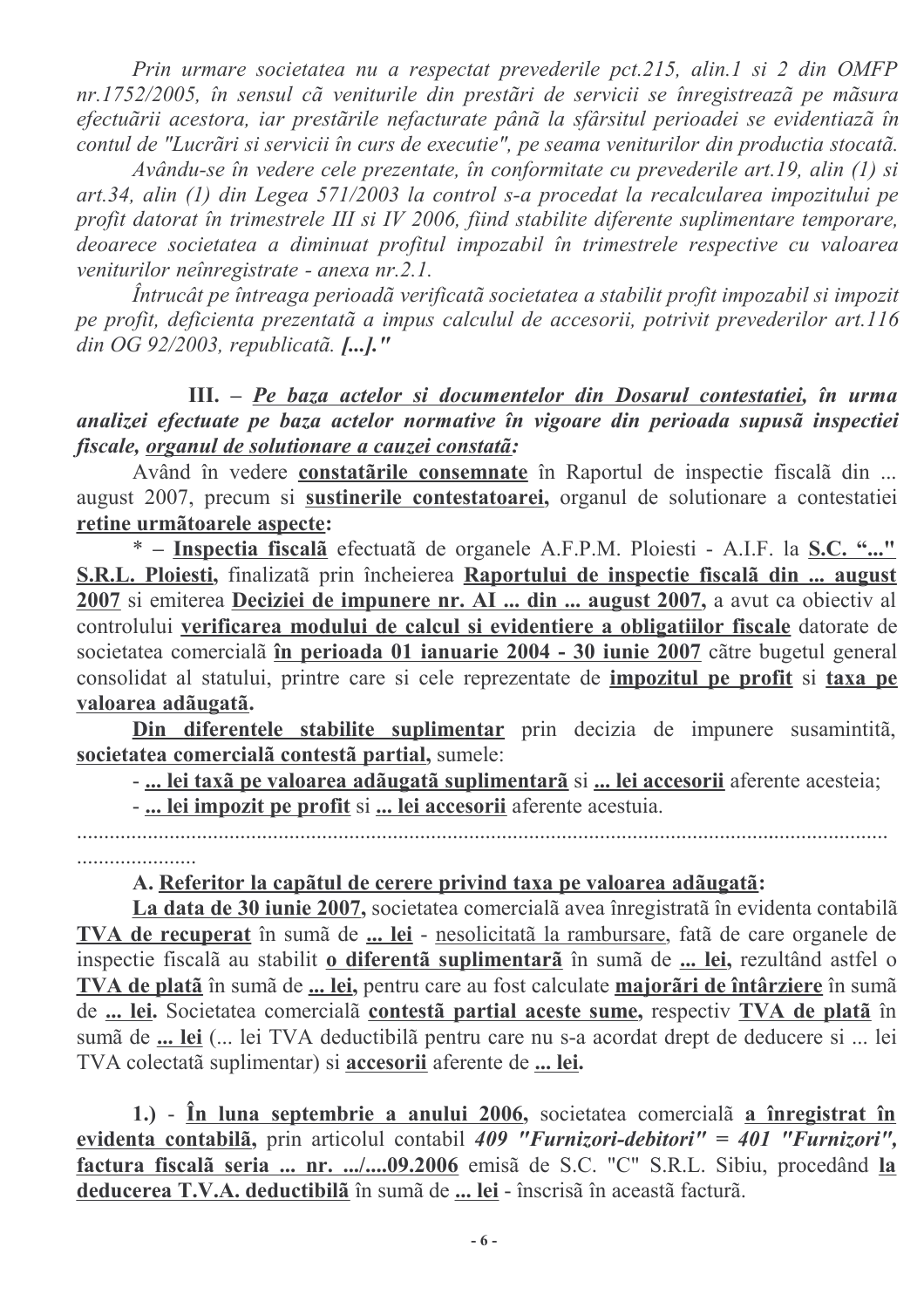Totodatã, a fost întocmitã Nota de receptie si constatare de diferente nr. .../....09.2006 cu valoarea zero lei, motivat de faptul cã bunurile înscrise în facturã nu au ajuns în gestiunea S.C. "..." S.R.L. în luna septembrie 2006.

Conform celor consemnate în Raportul de inspectie fiscală din ... august 2007, rezultă cã nici pânã la data inspectiei fiscale cele ... centrale termice "..." nu au fost primite în gestiune, iar S.C. "..." S.R.L. Ploiesti nu a făcut dovada plătii vreunui avans către S.C. "C" S.R.L. Sibiu.

Fatã de aceste constatãri, în conformitate cu prevederile *art. 134 alin.* (5) lit. b) coroborate cu cele ale *art.* 145 *alin.* (1) din *Codul fiscal*, organele de inspectie fiscala *au* anulat dreptul de deducere pentru T.V.A. deductibila în sumă de ... lei.

Societatea comercialã contestatoare considerã cã aceastã mãsurã este nelegalã deoarece deducerea T.V.A. în sumă de ... lei a avut la bază o factură fiscală care contine toate informatiile prevăzute la *art. 155* din *Codul fiscal* si, de asemenea, consideră că i se aplicã prevederile *art. 134 alin. (5) lit. a)* din *Codul fiscal*. respectiv dreptul de deducere se acordã si la data la care este emisão facturã fiscalã, înaintea livrãrii bunurilor.

\* - Legislatia în vigoare din perioada analizată, prevede următoarele:

- Legea nr. 571/2003 privind Codul fiscal (forma valabilã în anul 2006):

Art. 134.  $-(1)$  [...].

[...] (5) Exigibilitatea taxei pe valoarea adãugatã este anticipatã faptului generator si intervine:

a) la data la care este emisã o facturã fiscalã, înaintea livrãrii de bunuri sau a prestarii de servicii;

b) la data încasării avansului, în cazul în care se încasează avansuri înaintea livrării de bunuri sau a prestării de servicii. [...] Prin avansuri se întelege încasarea partială sau integralã a contravalorii bunurilor sau serviciilor, înaintea livrãrii, respectiv a prestãrii.

Art. 145. - (1) Dreptul de deducere ia nastere în momentul în care taxa pe valoarea adãugatã deductibilã devine exigibilã.

[...] (3) Dacã bunurile si serviciile achizitionate sunt destinate utilizãrii în folosul operatiunilor sale taxabile, orice persoană impozabilă înregistrată ca plătitor de taxă pe valoarea adãugatã are dreptul sã deducã:

a) taxa pe valoarea adãugatã datoratã sau achitatã, aferentã bunurilor care i-au fost livrate sau urmează să îi fie livrate, si pentru prestările de servicii care i-au fost prestate ori urmează să îi fie prestate de o altă persoană impozabilă;

Art. 155. - [...] (7) Dacã plata pentru operatiuni taxabile este încasatã înainte ca bunurile să fie livrate sau înaintea finalizării prestării serviciilor, factura fiscală trebuie sa fie emisă în termen de cel mult 5 zile lucrătoare de la fiecare dată când este încasat un avans, fără a depăsi finele lunii în care a avut loc încasarea."

\* - Pe baza legislatiei prezentate si a probelor administrate de societatea comercialã contestatoare, pentru acest capãt de cerere, organul de solutionare a contestatiei stabileste urmãtoarele:

Contestatoarea a prezentat xerocopia facturii fiscale seria ... nr. .../....09.2006 emisã de S.C. "C" S.R.L. Sibiu, privind livrarea a ... centrale termice "..." în valoare totalã de ... lei, care a stat la baza deducerii T.V.A. deductibilă în sumă de ... lei. Acest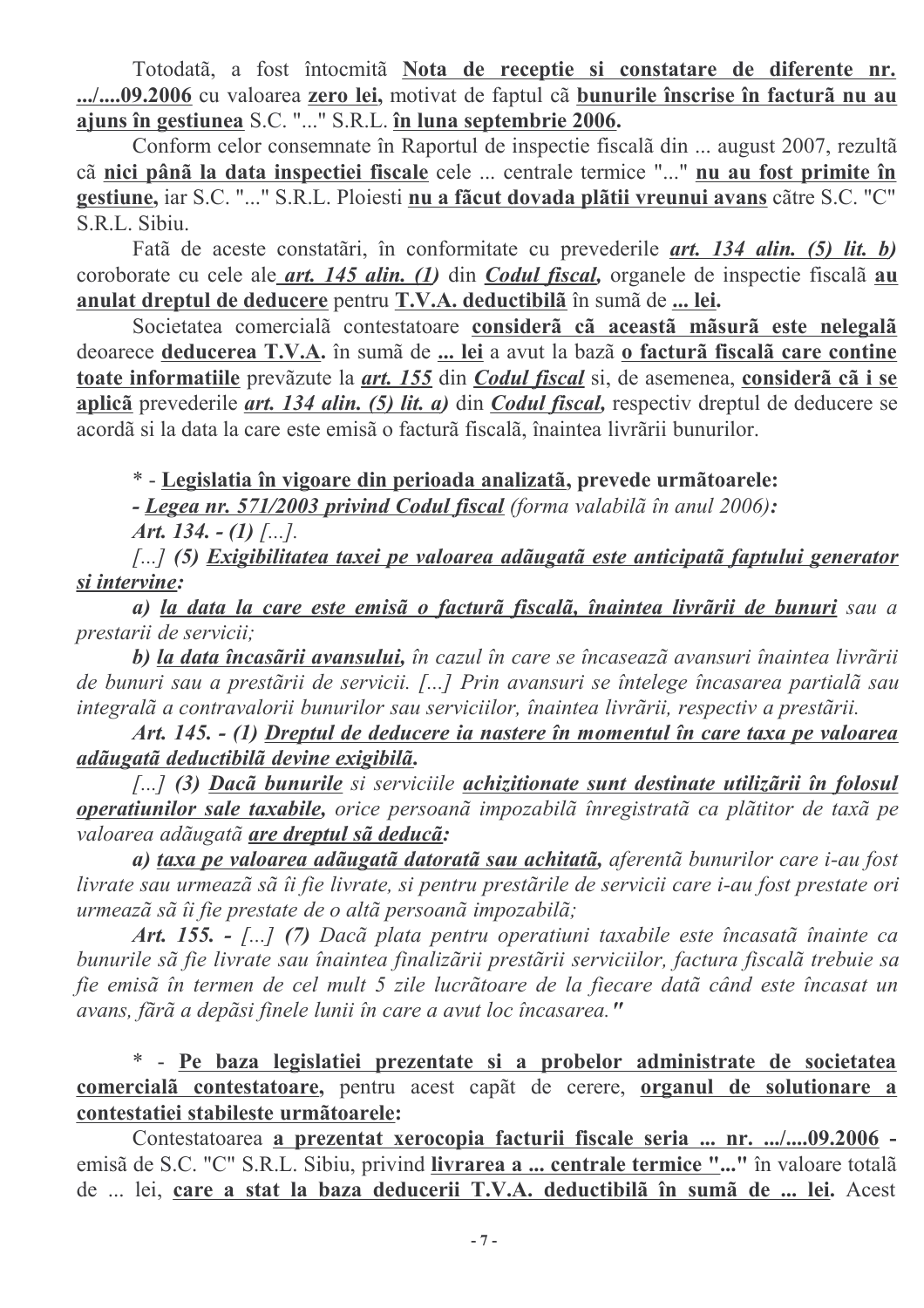document contine toate informatiile prevăzute la *alin.* (8) al art. 155 din Codul fiscal (mai sus citate). În plus mai are înscrisă mentiunea: "Se va achita cu O.P."

Referitor la acest document justificativ, organele de inspectie nu consemnează niciun fel de deficiente de formã privind modul de întocmire, mentionând numai cã: "[...] în data de ....12.2006, organe de politie din cadrul I.P.J. Sibiu - Serviciul de Investigare a Fraudelor a procedat la ridicarea în original a documentului sus mentionat în vederea continuãrii cercetãrilor la SC C SRL Sibiu.".

Legat însă de modul defectuos de înregistrare în contabilitate a operatiunii economice consemnată în factura fiscală analizată, ca si faptul că bunurile înscrise în aceasta nu au fost primite în gestiunea S.C. "..." S.R.L. nici până la data înspectiei fiscale din ... august 2007 si nici până la data formulării contestatiei, rezultă următoarele aspecte:

Articolul contabil 409 "Furnizori-debitori" = 401 "Furnizori" utilizat de societatea comercialã contestatoare pentru a reflecta operatiunea economicã nu este bazat pe Reglementarile contabile conforme cu directivele europene aprobate prin Ordinul M.F.P. *nr.* 1752/2005 (în vigoare de la data de 1 ianuarie 2006).

Tinând cont de faptul cã după primirea facturii fiscale nu a urmat si primirea/receptionarea bunurilor înscrise în aceasta, societatea comercialã contestatoare trebuia sã aplice prevederile pct. 172 din Reglementarile aprobate prin Ordinul M.F.P. nr. 1752/2005, respectiv:

"172. - Operatiunile care nu pot fi înregistrate direct în conturile corespunzătoare, pentru care sunt necesare clarificări ulterioare, se înregistrează, provizoriu, într-un cont distinct. Sumele înregistrate în acest cont trebuie clarificate de către entitate într-un termen de cel mult trei luni de la data constatării.". Acest cont contabil este 473 "Decontări din *operatii în curs de clarificare".* 

Astfel, legiuitorul a acordat doar trei luni pentru clarificarea unor operatiuni, cum este si cea analizată prin prezenta decizie, termen depăsit deja, fără ca societatea comercialã contestatoare sã explice de ce nu s-a primit marfa, rezumându-se sã comenteze doar faptul cã are drept de deducere a TVA pentru cã detine a facturã fiscalã corect întocmitã.

Chiar daçã legiuitorul nu a stabilit un termen în care sã se livreze marfa, considerãm cã termenul de un an este suficient pentru a trage concluzia cã, în fapt, operatiunea de livrare nu este realã.

În aceste conditii, pentru suma de ... lei TVA deductibilă înscrisă în factura fiscală seria ... nr. ... emisã la data de ... septembrie 2006 de S.C. "C" S.R.L. Sibiu, S.C. "..." S.R.L. Ploiesti - în calitate de cumpărător - nu are dreptul legal de deducere în luna septembrie 2006, întrucât după un an de zile în care marfa nu a fost livrată, nu se mai poate afirma că bunurile sunt destinate utilizării în folosul operatiunilor sale taxabile - asa cum se prevede la *alin.* (3) *al art.* 145 din *Codul fiscal* (mai sus citate).

Fatã de cele prezentate mai sus, pentru acest capãt de cerere, contestatia urmeazã a fi respinsã ca neîntemeiatã, respectiv pentru TVA de platã în sumã de ... lei, ca si pentru majorările de întârziere aferente de ... lei, ca urmare a faptului că societatea comercială contestatoare nu are drept de deducere pentru aceastã sumã.

2.) - Pentru exercitiul financiar al anului 2006, organele de inspectie fiscalã au colectat suplimentar TVA în sumă totală de ... lei (... lei x 19%) aferentă lucrărilor de constructii-montaj a ... locuinte, organizarii de santier si drumuri de acces în cadrul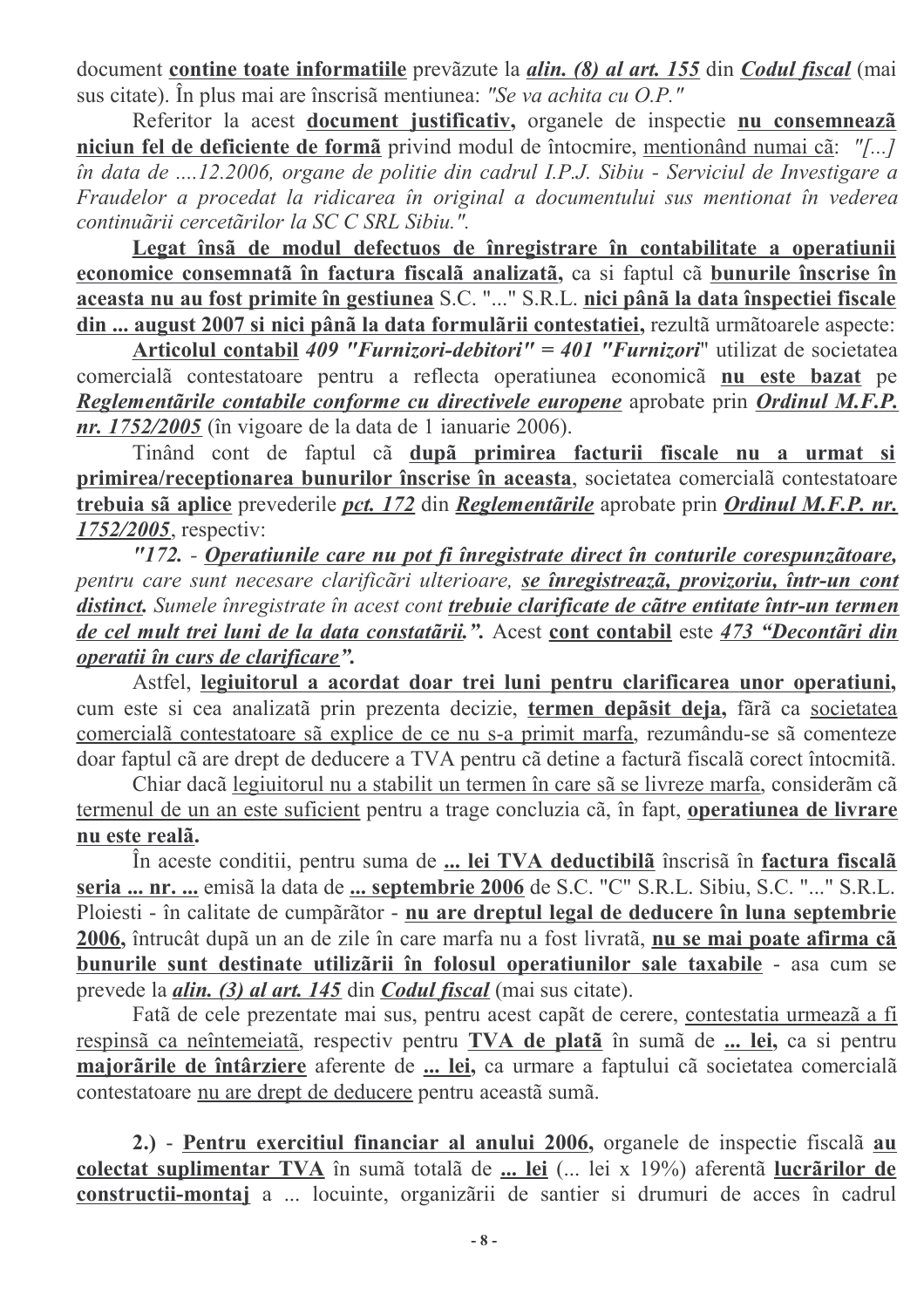obiectivului "Cartier de locuinte ...", având ca beneficiar S.C. "X" S.R.L., conform Contractului nr. .../... iulie 2006 încheiat de S.C. "..." S.R.L. cu aceastã societate comercialã.

Măsura colectării suplimentare a TVA în sumă de ... lei a fost stabilită la inspectia fiscală din ... august 2007 deoarece s-a considerat că S.C. "..." S.R.L. Ploiesti a aplicat eronat măsurile de simplificare pentru TVA aferentă lucrărilor de constructii-montaj executate în semestrul II al anului 2006, dar facturate în semestrul I al anului 2007, contrar prevederilor *alin.* (3) al art. 134 si lit. c) a alin. (1) si alin. (3) ale art. 160 din Codul fiscal.

În fapt, aferent lucrărilor de constructii-montaj sus mentionate, societatea comercială a întocmit în lunile martie și aprilie 2007 trei facturi pentru beneficiarul S.C. "X" S.R.L. (Anexa nr. 1.2 la Raport), astfel:

- factura fiscalã seria ... nr. .../30.03.2007 în valoare de ... lei reprezentând lucrãri de organizare de santier;

- factura fiscalã seria ... nr. .../30.03.2007 în valoare de ... lei reprezentând lucrãri de drumuri;

- factura fiscalã seria ... nr. .../06.04.2007 în valoare de ... lei reprezentând lucrãri de locuinte - ... bucăti.

Facturile au fost întocmite fără a se colecta TVA, ca urmare a aplicării măsurilor de simplificare pentru lucrările de constructii-montaj prevăzute la *art. 160 alin. (2) lit. c)* din *Codul fiscal* - modificat prin *Legea nr. 343/2006*, cu valabilitate începând din data de 1 ianuarie 2007, din care citãm:

"Art. 160. - [...] (2) Bunurile și serviciile pentru livrarea sau prestarea cărora se aplicã mãsurile de simplificare sunt:

[...] c) lucrările de constructii montaj;"

Pânã la data de 31 decembrie 2006, lucrãrile de constructii montaj nu au fost cuprinse în măsurile de simplificare, astfel încât, pentru aceste lucrări executate si prestate în anul 2006, societățile comerciale prestatoare aveau obligatia colectării TVA la facturare.

Organele de inspectie fiscalã sustin cão parte din lucrârile susmentionate facturate în anul 2007, si pentru care societatea comercialã contestatoare a aplicat mãsurile de simplificare, au fost executate în lunile august si decembrie 2006 - când nu se aplicau măsurile de simplificare, drept pentru care S.C. "..." S.R.L. avea obligatia colectării TVA în sumã de ... lei (... lei x 19%).

Valoarea lucrărilor executate în semestrul II 2006 a fost stabilită de organele de inspectie fiscala pe baza informatiilor cuprinse în Nota explicativă dată în data de ... iulie 2007 de reprezentantul S.C. "..." S.R.L. privind stadiul de realizare la data de 31 decembrie 2006 a constructiilor contractate cu beneficiarul S.C. "X" S.R.L. Ploiesti.

Drept urmare, pe baza acestor informatii, organele de inspectie fiscalã au determinat suma de ... lei pe care au considerat-o ca venituri realizate în anul 2006 si eronat facturate si înregistrate în semestrul I al anului 2007 - pentru a beneficia de aplicarea măsurilor de simplificare, conform facturilor fiscale seria ... nr. .../30 martie 2007  $=$  ... lei, nr. .../30 martie 2007 = ... lei si nr. .../06 aprilie 2007 = ... lei.

Astfel, suma totalã de ... lei a fost stabilitã ca bazã pentru calculul TVA colectatã suplimentar la 31 decembrie 2006 în sumă de ... lei (... lei x 19%).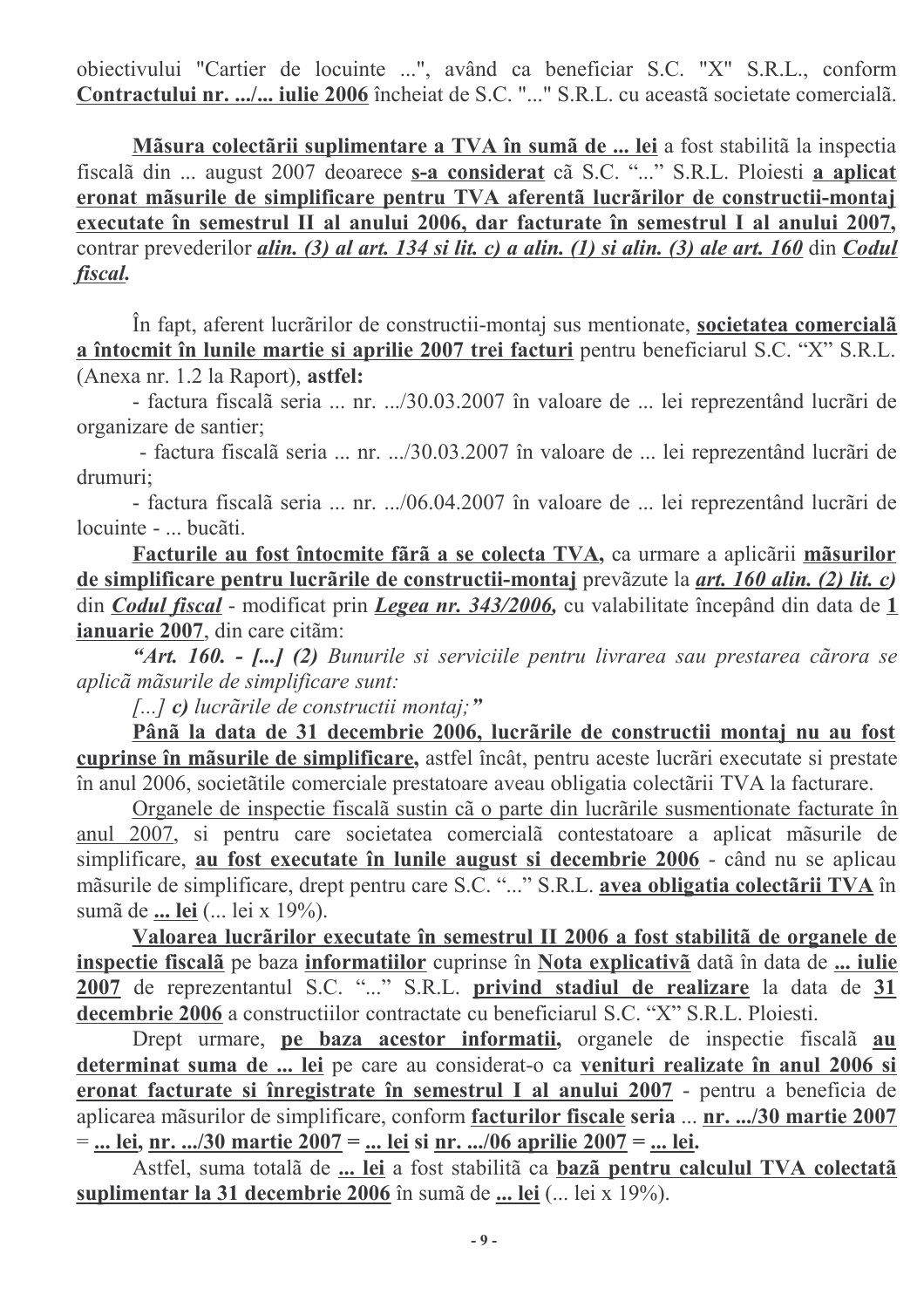Societatea comercialã contestatoare sustine cã, la data de 31 decembrie 2006, nu avea situatii de lucrãri acceptate de beneficiar, iar lucrãrile erau în curs de executie, urmând ca situatiile de platã sã fie întocmite la finalizarea acestora, astfel încât nu datorează TVA în sumã de ... lei.

## \* - Legislatia în vigoare din perioada de până la 31 decembrie 2006, prevede: "Codul fiscal

Art. 134. - [...] (3) Faptul generator al taxei intervine si taxa devine exigibilã, la data livrării de bunuri sau la data prestării de servicii, cu exceptiile prevâzute în prezentul titlu..

[...] Art. 155. - (1) Orice persoană impozabilă, înregistrată ca plătitor de taxă pe valoarea adãugatã, *are obligatia sã emitã factura fiscalã pentru livrãrile de bunuri sau* prestarile de servicii efectuate, catre beneficiar. [...].

(2) Pentru livrări de bunuri factura fiscală se emite la data livrării de bunuri, iar pentru prestări de servicii, cel mai târziu până la finele lunii în care prestarea a fost efectuatã.

## Norme metodologice

59. [...] (2) [...] Pentru prestările de servicii decontate pe bază de situatii de lucrări, cum sunt cele de constructii-montaj, [...], data efectuārii prestării de servicii se consideră a fi data la care sunt întocmite situatiile de lucrări si, după caz, data acceptării de către beneficiar a situatiilor de lucrãri."

\* - Legislatia în vigoare începând cu 1 ianuarie 2007, prevede:

"Art. 134<sup>1</sup> - (1) Faptul generator intervine la data livrării bunurilor sau la data prestării serviciilor, cu exceptiile prevăzute în prezentul capitol.

[...] (4) Pentru prestările de servicii decontate pe bază de situatii de lucrări, cum sunt serviciile de constructii-montaj, [...] si alte servicii similare, faptul generator ia nastere la data emiterii situatiilor de lucrãri sau, dupã caz, la data la care aceste situatii sunt acceptate de beneficiar.

[...] Art. 155 - (1) Persoana impozabilă care efectuaează [...] o prestare de servicii, alta decât o livrare/prestare fără drept de deducere a taxei, conform art 141 alin. (1) si (2), trebuie să emită o factură către fiecare beneficiar, cel târziu până în cea de-a 15-a zi lucrãtoare a lunii urmãtoare celei în care ia nastere faptul generator al taxei, cu exceptia cazului în care factura a fost deja emisã. De asemenea, persoana impozabilã trebuie sã emitã o facturã cãtre fiecare beneficiar, pentru suma avansurilor încasate în legăturã cu [...] o prestare de servicii, cel târziu până în cea de-a 15-a zi lucrătoare a lunii următoare celei în care a încasat avansurile,  $[...]$ ."

#### Fatã de cele prezentate mai sus, rezultã urmãtoarele:

Atât în legislatia fiscală de până la 31 decembrie 2006, cât si în cea de după 1 ianuarie 2007, se prevede cã, pentru lucrârile de constructii-montaj, data efectuârii prestârii de serviciu - care reprezintã bazã pentru emiterea facturilor, este consideratã data la care sunt întocmite sau acceptate de beneficiar situatiile de lucrări, si nu data la care sunt executate, partial sau total, lucrările de constructii montaj, asa cum au sustinut organele de inspectie fiscala în cazul S.C. "..." S.R.L.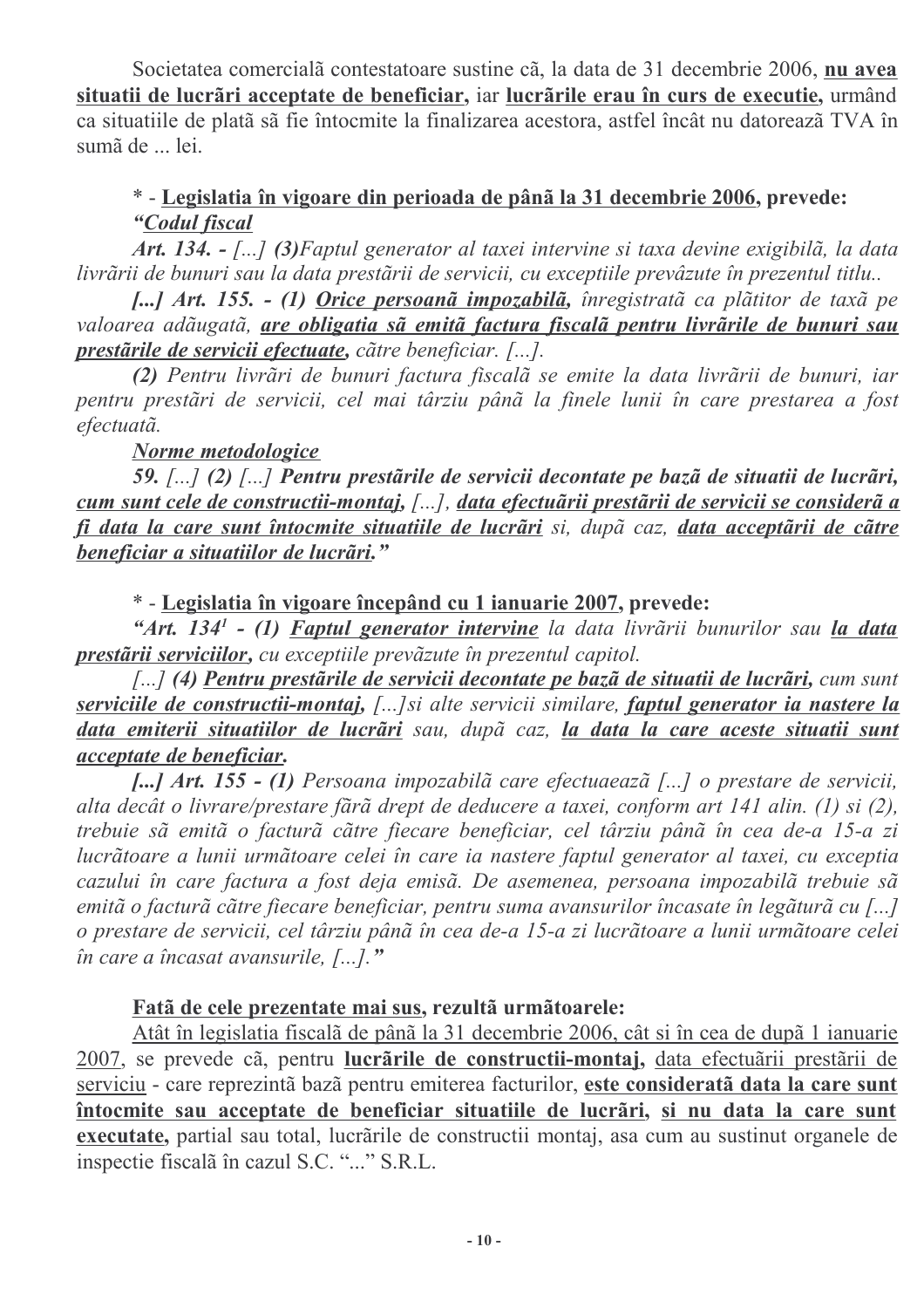Deoarece, nici în Raportul de inspectie fiscală din ... august 2007, si nici în Referatul cu propuneri de solutionare a contestatiei întocmit de A.F.P.M. Ploiesti - A.I.F., nu se face nicio mentiune legatã de data la care beneficiarul S.C. "X" S.R.L. Ploiesti a acceptat situatiile de lucrări întocmite de S.C. "..." S.R.L. Ploiesti în baza Contractului de executie nr. .../... iulie 2006, organul de solutionare a contestatiei - prin adresa nr. SC .../... noiembrie 2007, a solicitat organului de inspectie fiscalã precizarea acestei date.

Prin adresa nr. AI .../... noiembrie 2007 - înregistrată la D.G.F.P. Prahova sub nr. .../... noiembrie 2007, A.F.P.M. Ploiesti - A.I.F. a rãspuns la solicitarea organului de solutionare a contestatiei, precizând următoarele:

"[...] La dispozitia organelor de control au fost puse situatii de platã datate ... martie 2007 având înscrise lucrări executate beneficiarului S.C. X S.R.L. și purtând stampila unității prestatoare și a celei beneficiare, [...]."

Totodatã, organul de inspectie fiscalã a transmis - prin aceiasi adresã - si documentatia în completarea contestatiei depusă de S.C. "..." S.R.L. la A.F.P.M. Ploiesti sub nr. .../... noiembrie 2007, reprezentând "...situatiile de platã întocmite pentru lucrãrile executate beneficiarului SC X SRL, cu mentiunea cã acestea au fost emise si acceptate de beneficar în data de ... .03.2007, dată înscrisă pe aceste documente la rubrica "luna de referintã"."

Astfel, atât din rãspunsul organului de inspectie fiscalã, cât si din documentatia depusã de societatea comercialã în completarea contestatiei, rezultã cã la data de 31 decembrie 2006 nu erau întocmite situatii de lucrãri pentru serviciile de constructii-montaj efectuate de S.C. "..." S.R.L. până la acea dată si deci, societatea comercială contestatoare nu avea obligatia emiterii facturii fiscale la 31 decembrie 2006, conform art. 155 alin. (2) din Codul fiscal coroborat cu pct. 59 alin. (2) din Normele *metodologice* de aplicare ale acestuia.

Situatiile de lucrãri au fost întocmite de societatea comercialã contestatoare si au fost acceptate de beneficiarul S.C. "X" S.R.L. abia la data de ... martie 2007, acestea totalizând ... lei, sumă în care este inclusă si valoarea de ... lei ce a fost determinată de organele de inspectie fiscalã ca bazã pentru colectarea TVA suplimentarã în sumã de ... lei aferentã anului 2006.

Astfel, în conformitate cu prevederile *art. 134<sup>1</sup> alin.* (1) si (4) si *art. 155 alin.* (1) din Codul fiscal valabil începând cu 1 ianuarie 2007, societatea comercială a facturat lucrările executate în semestrul II 2006 si trimestrul I 2007, si semnate de beneficar în data de ... martie 2007, în termenul legal de până la 15 zile lucrătoare de la data semnării situatiilor de lucrãri, respectiv în datele de 30 martie 2007 si 06 aprilie 2007, aplicându-se corect măsurile de simplificare prevăzute la *art. 160 alin. (2) lit. c) si alin. (3)* din *Codul fiscal*. deci făcându-se mentiunea pe facturi "taxare inversă", fără a se înscrie TVA aferentă lucrărilor executate.

Întocmirea corectã a facturilor cu aplicarea măsurilor de simplificare rezultã si din prevederile *pct.* 82 *alin.* (12) din *Normele metodologice* aprobate prin *H.G. nr.* 44/2004, referitoare la *art. 160* din *Codul fiscal*, din care citam:

"Norme metodologice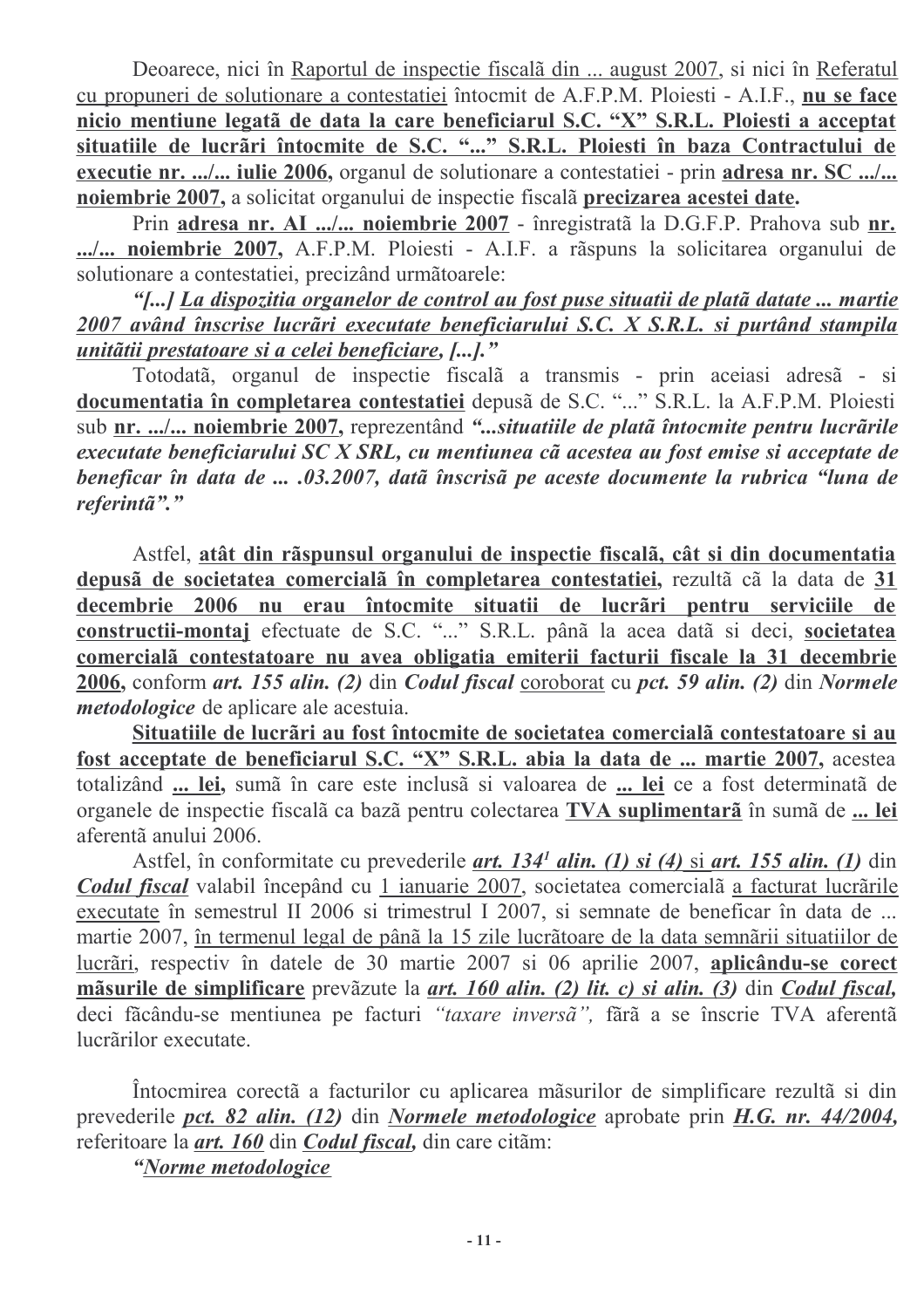82. [...] (12) În cazul operatiunilor pentru care înainte de data aderării s-a aplicat regimul normal de taxã pe valoarea adãugatã, iar dupã aderare se aplicã mãsurile de simplificare, si pentru care au fost încasate avansuri înainte de această dată, se aplică taxarea inversã numai pentru diferenta dintre valoarea livrãrii/prestãrii si valoarea avansurilor încasate înainte de data aderării, precum si pentru orice alte avansuri sau rate a căror exigibilitate intervine după data aderării."

Astfel, aceastã prevedere este datã expres pentru cazurile în care, înainte de data de 1 ianuarie 2007, s-a aplicat regimul normal de taxare cu cota de 19%, iar după această dată se aplicã "taxarea inversã", asa cum este cazul lucrãrilor de constructii-montaj, specificându-se clar cã mãsurile de simplificare se aplicã doar pentru diferenta dintre valoarea prestãrii si valoarea avansurilor încasate înainte de data aderării României la Uniunea Europeană (1 ianuarie 2007). În cazul de fatã, nu se mentionează în Raportul de inspectie fiscală că au fost încasate avansuri în anul 2006, astfel încât, pentru întreaga valoare a lucrărilor prestate în anul 2007 (lucrări pentru care au fost întocmite și semnate situatiile de lucrări în anul 2007) se aplicã mãsurile de simplificare, fãrã a se colecta TVA.

Fatã de cele prezentate mai sus, rezultã cã în mod eronat organele de inspectie fiscalã au considerat cã lucrările executate în anul 2006 au fost și prestate în acest an și cã, pentru aceste lucrãri trebuia sã se colecteze TVA, în situatia în care prestarea a avut loc în anul 2007, anul în care au fost emise corect facturile de servicii cu aplicarea măsurilor de simplificare, drept pentru care se admite contestatia formulată pentru TVA de plată în sumă de ... lei, ca si pentru accesoriile aferente de ... lei.

B. Referitor la capătul de cerere privind impozitul pe profit și majorările de întârziere aferente:

1.) - În luna august 2006, societatea comercială a achizitionat de la o persoană fizicã un mijloc fix (...) la pretul de ... lei - conform Borderoului de achizitii nr. .../... august 2006, aceasta fiind valoarea de înregistrare în contabilitate a respectivei imobilizări corporale.

Tot în luna august 2006, acest mijloc fix a fost vândut către o societate comercială conform facturii fiscale seria ... nr. .../... august 2006, iar venitul realizat si înregistrat a fost în sumă de ... lei. În urma scoaterii din gestiune a mijlocului fix, prin înregistrarea pe cheltuieli a valorii de achizitie de ... lei, a rezultat din aceastã operatiune economicã o pierdere contabilă de ... lei *(venituri de ... lei - cheltuieli de ... lei)*.

La inspectia fiscalã din ... august 2007, pierderea contabilã de ... lei nu a fost considerată ca deductibilă din punct de vedere fiscal, corespunzător stabilindu-se o diferentă suplimentar datorată la impozitul pe profit de ... lei (... lei x 16%), conform prevederilor alin. (1) al art. 19 din Codul fiscal.

Societatea comercialã contestã aceastã mãsurã stabilitã de organele de inspectie fiscală, sustinând cã: "[...] Organul de control eronat a invocat prevederile art.19, alin. (1) din Legea nr. 571/2003 R, întrucât aceasta nu prevede ca mijloacele fixe nu pot fi vândute sub pretul de achizitie. [...]".

Contestatoarea ignoră însă prevederile alin. (15) al art. 24 din Codul fiscal (forma aplicabilã pânã la data de 31.12.2006), care stabilesc: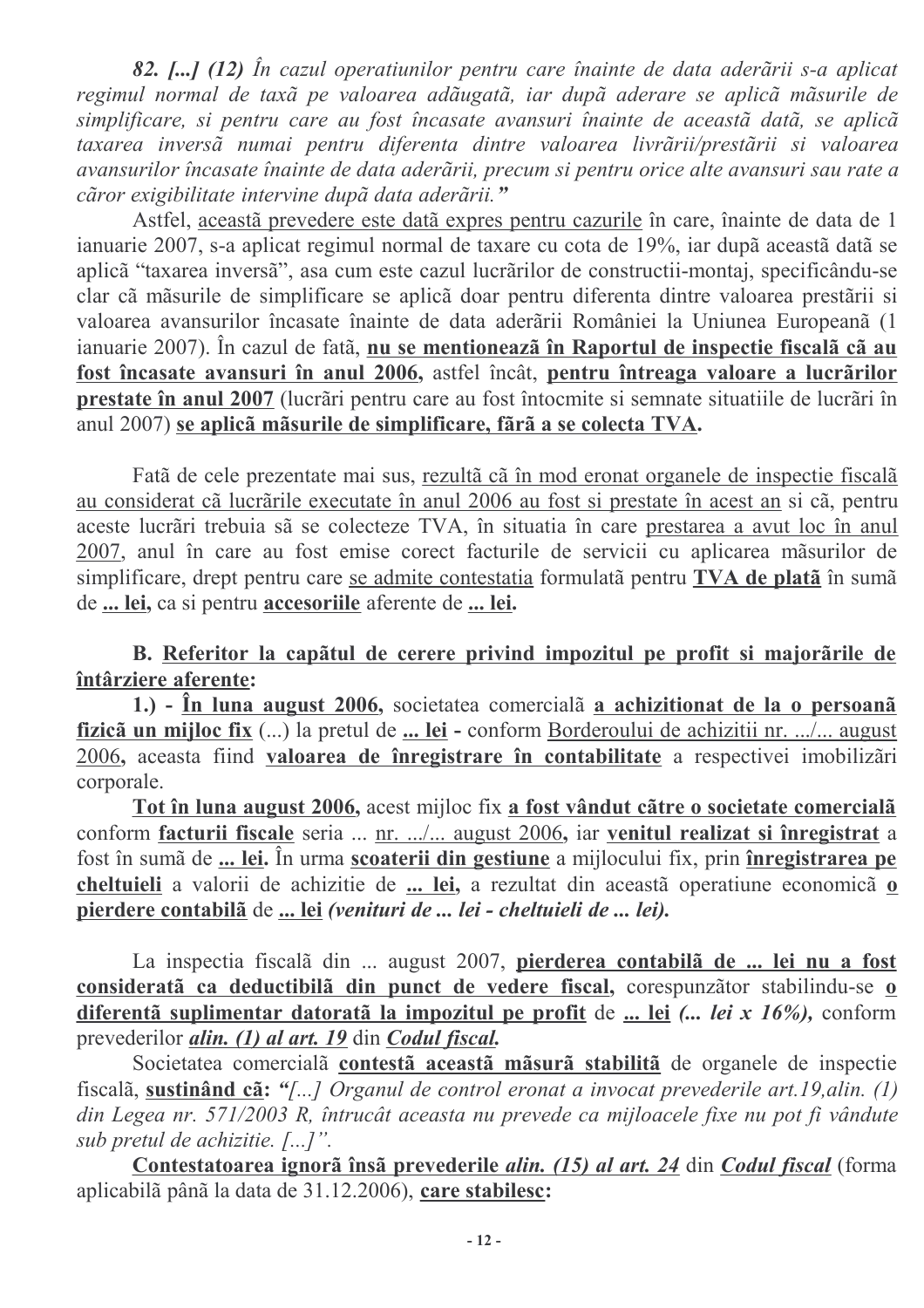"Art. 24. - [...] (15) [...]. Valoarea rãmasã neamortizatã, în cazul mijloacelor fixe amortizabile vândute, este deductibilă la calculul profitului impozabil în situatia în care acestea sunt valorificate prin unităti specializate sau prin licitatie organizată potrivit legii."

Normele metodologice de aplicare a Legii nr. 571/2003 privind Codul fiscal aprobate prin H.G. nr.  $44/2004$ , referitor la prevederile *alin.* (15) *al art.* 24, precizează:

"71<sup>5</sup>, În categoria unitătilor specializate, conform art. 24 alin. (15) din Codul fiscal, se încadrează persoanele juridice care, potrivit obiectului de activitate, intermediază înstrãinarea de proprietãti imobiliare si a altor mijloace fixe, departamentele specializate aflate în structura organizatorică a contribuabililor și alte unităti cu activităti similare.

Prin valoarea fiscală rămasă neamortizată, în cazul mijloacelor fixe amortizabile vândute, se întelege diferenta dintre valoarea de intrare fiscalã si valoarea amortizãrii fiscale, din care se scad sumele rezultate în urma valorificării acestora."

Astfel, având în vedere cele consemnate în Raportul de inspectie fiscalã, cât si argumentele prezentate în contestatie, organul de solutionare constatã cã vânzarea mijlocului fix realizată de S.C. "..." S.R.L. în luna august 2006, nu s-a realizat în conditiile stabilite la *alin.* (15) al art. 24 din Codul fiscal, respectiv mijlocul fix nu a fost valorificat printr-o unitate specializată și nici prin licitatie organizată potrivit legii.

În aceste conditii, diferenta de ... lei dintre valoarea rămasă neamortizată și venitul realizat din vânzarea mijlocului fix în luna august 2006, nu poate reprezenta o cheltuială deductibilă fiscal la calculul profitului impozabil pentru trimestrul III al anului 2006.

Astfel, impozitul pe profit suplimentar în sumă de ... lei (... lei x 16%) a fost corect si legal stabilit ca datorat, contestatia urmând a fi respinsã ca neîntemeiatã pentru acestã sumã, ca si pentru majorarile de întârzire aferente de ... lei.

2.) - În ceea ce priveste calculul de accesorii aferente impozitului pe profit, respectiv suma de ... lei, acesta s-a datorat faptului cã pentru serviciile de constructii-montaj realizate în trimestrele III și IV ale anului 2006, dar pentru care nu s-au întocmit situatii de lucrări și, implicit, nu s-au înregistrat venituri, S.C. "..." S.R.L. a înregistrat doar consumuri pe care le-a evidentiat în contabilitate pe cheltuieli, fără a proceda și la înregistrarea veniturilor din lucrările în curs de executie  $(331 = 711)$ .

Astfel, profitul impozabil al anului 2006 si impozitul pe profit aferent, au fost în mod nelegal diminuate.

Situatia a fost reglementată odată cu întocmirea situatiilor de lucrări la data de ... martie 2007 si cu întocmirea facturilor de prestări-servicii în lunile martie si aprilie 2007, când au fost înregistrate venituri, fără a se mai înregistra și cheltuieli, însă pentru intervalul de întârziere la calculul, constituirii si virării diferentei de impozit pe profit datorată la 30 septembrie 2006 si la 31 decembrie 2006 si reglată în trimestrele I si II ale anului 2007, societatea comercialã datoreazã plata majorãrilor de întârziere, conform prevederilor *art.* 116 din Codul de procedură fiscală, republicat.

Prin urmare contestatia urmează a fi respinsă ca neîntemeiată pentru accesoriile în sumã de ... lei.